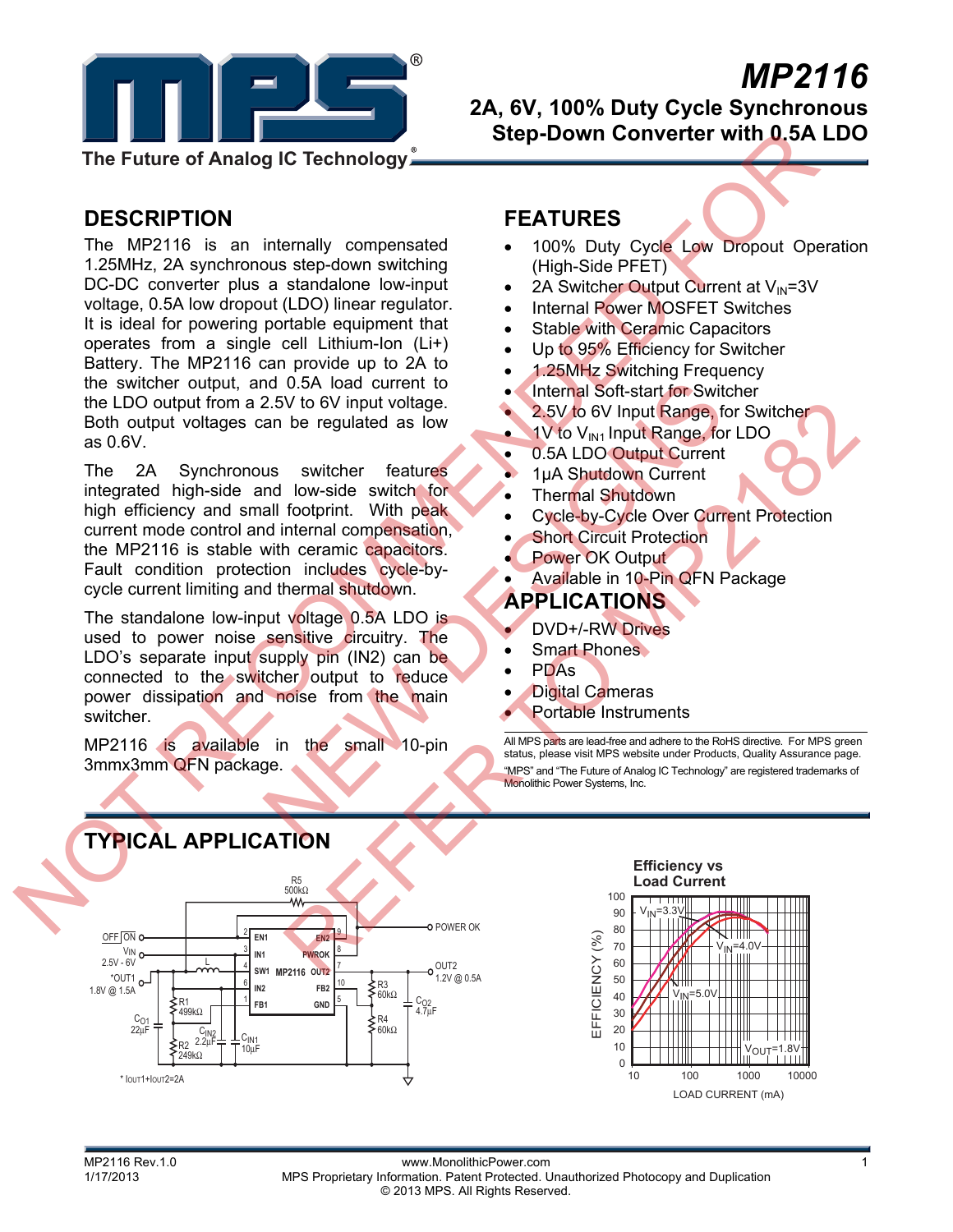## **ORDERING INFORMATION**

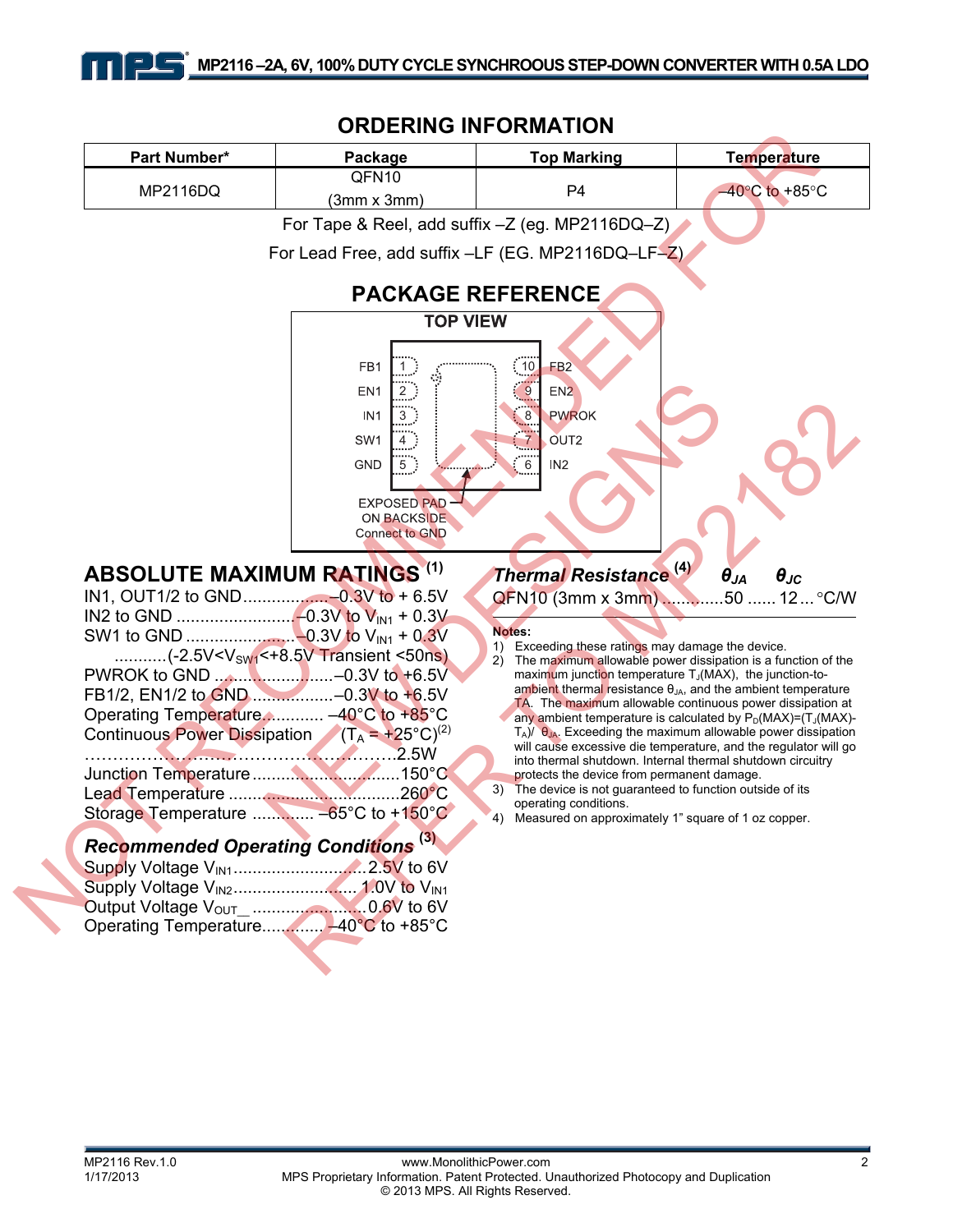## **ELECTRICAL CHARACTERISTICS** <sup>(5)</sup><br>V<sub>nus</sub> = V<sub>nus</sub> = 3.6V, T, = +25°C, unless otherwi

1 I L

### $= 2$  GV, T.  $= +25$ °C, unless otherwise noted.

| <b>Parameters</b>                   | <b>Condition</b>                                                        | Min    | <b>Typ</b> | <b>Max</b> | <b>Units</b> |
|-------------------------------------|-------------------------------------------------------------------------|--------|------------|------------|--------------|
| No Load Supply Current              | $V_{IN1/2}$ = 3.6V, $V_{EN1}$ =3.6V, $V_{EN2}$ =0V<br>$V_{FB1} = 0.58V$ |        | 300        | 500        |              |
|                                     | $V_{IN1/2}$ = 3.6V, $V_{EN1}$ =0V, $V_{EN2}$ =3.6V<br>$V_{FB2} = 0.62V$ |        | 70         | 120        |              |
| Shutdown Current                    | $V_{EN1/2} = 0V$ , $V_{IN1/2} = 6V$                                     |        | 0.01       | 1          |              |
| Thermal Shutdown Trip Threshold     | Hysteresis = $20^{\circ}$ C                                             |        | 150        |            |              |
| PWROK Upper Trip Threshold          | FB1/2 with respect to the Nominal<br>Value                              |        | 10         |            |              |
| PWROK Lower Trip Threshold          | FB1/2 with respect to the Nominal<br>Value                              |        | $-10$      |            |              |
| <b>PWROK Output Lower Voltage</b>   | $I_{SINK}$ = 5mA                                                        |        |            | 0.3        |              |
| PWROK Deglitch Timer (FB1)          | <b>Switching Regulator</b>                                              |        | 50         |            |              |
| PWROK Deglitch Timer (FB2)          | <b>LDO</b>                                                              |        | 150        |            |              |
| EN1/2 Trip Threshold                | $-40^{\circ}$ C $\leq$ T <sub>A</sub> $\leq$ +85°C                      | 0.3    | 0.96       | 1.5        |              |
| EN1/2 Pull Down Resistor            |                                                                         |        |            |            |              |
| <b>Switching Regulator</b>          |                                                                         |        |            |            |              |
| IN1 Under Voltage Lockout Threshold | Rising Edge, Hysteresis=0.3V                                            | 1.90   | 2.15       | 2.40       |              |
| Regulated FB1Voltage                | $T_A$ = +25°C                                                           | 0.588  | 0.600      | 0.612      |              |
|                                     | $-40^{\circ}$ C $\leq$ T <sub>A</sub> $\leq$ +85 $^{\circ}$ C           | 0.582  | 0.600      | 0.618      |              |
| FB1 Input Bias Current              | $V_{FB1} = 0.62V$                                                       | $-50o$ | $-2$       | $+50$      |              |
| SW1 PFET On Resistance              | $I_{SW1} = 100mA$                                                       |        | 0.20       |            |              |
| SW1 NFET On Resistance              | $I_{SW1} = -100mA$                                                      |        | 0.15       |            |              |
| SW1 Leakage Current                 | $V_{EN} = 0V, V_{IN} = 6V$<br>$V_{SW} = 0V$ or 6V                       | $-5$   |            | $+5$       |              |
| <b>SW1 PFET Peak Current Limit</b>  | Duty Cycle = $100\%$ ,<br>Current Pulse Width < 1ms                     | 2.2    | 3.1        | 4.0        |              |
| <b>Oscillator Frequency</b>         |                                                                         | 1.00   | 1.25       | 1.50       | <b>MHz</b>   |
| <b>Linear Regulator LDO</b>         |                                                                         |        |            |            |              |
| <b>IN2 Input Range</b>              | $I_{LOAD2}$ = 10mA, $V_{OUT2}=V_{FB2}$                                  | 1      |            | $V_{IN1}$  |              |
| Regulated FB2 Voltage               | $T_A$ = +25°C                                                           | 0.588  | 0.600      | 0.612      |              |
|                                     | $-40^{\circ}$ C $\leq$ T <sub>A</sub> $\leq$ +85 $^{\circ}$ C<br>0.582  |        | 0.600      | 0.618      |              |
| FB2 Input Bias Current              | $V_{FB2} = 0.6V$                                                        | $-50$  | $-2$       | $+50$      |              |
| OUT2 Maximum Output Current         | $V_{OUT2} = 1.2V$                                                       | 500    |            |            |              |
| <b>OUT2 Current Limit</b>           | $V_{\text{OUT2}} = 0V$                                                  | 600    | 700        |            |              |
| Dropout Voltage                     | $I_{\text{LOAD}} = 0.15A, V_{\text{OUT2}} = 1.2V$                       |        | 100        |            |              |

#### **Notes:**

5) Production test at +25°C. Specifications over the temperature range are guaranteed by design and characterization.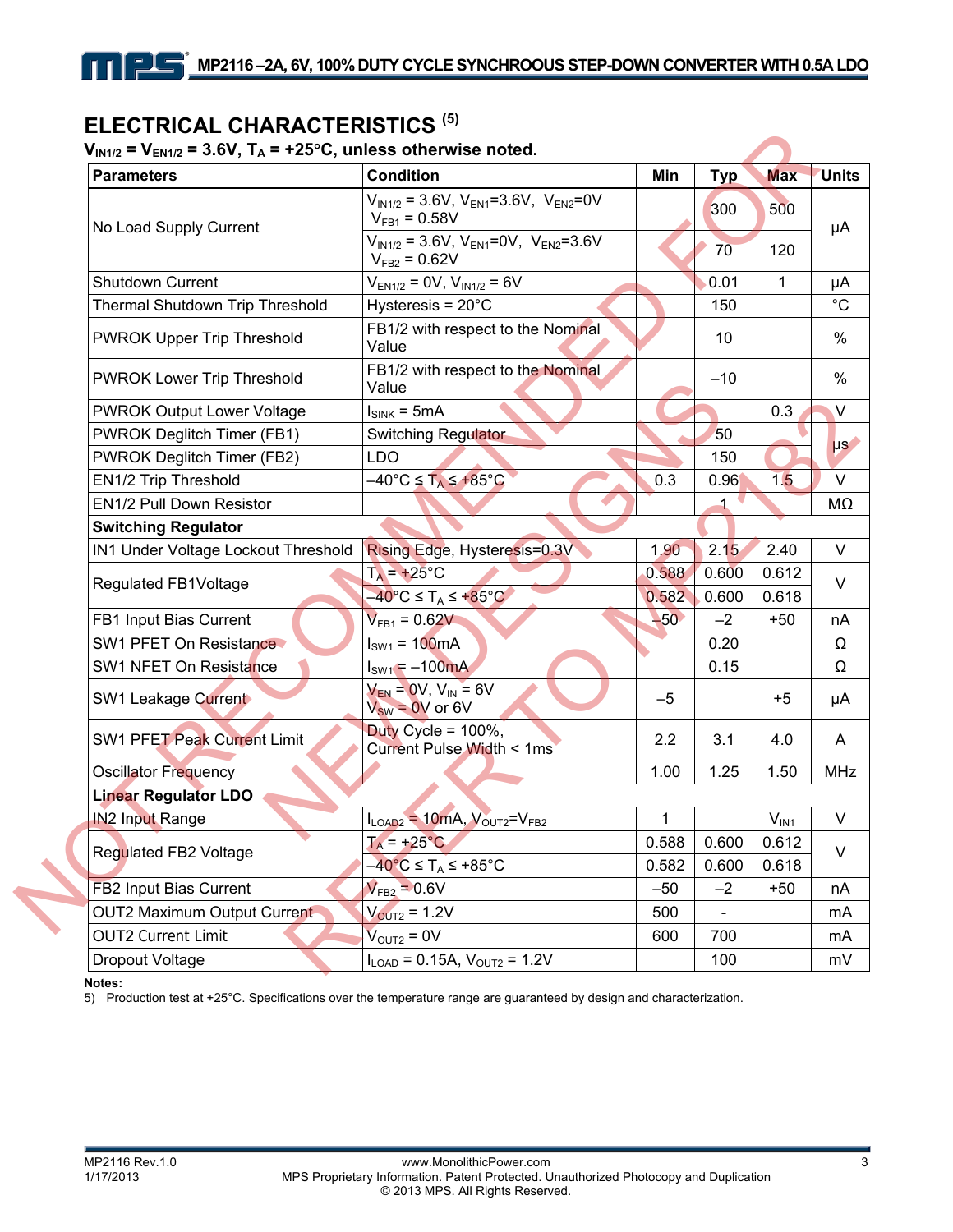| <b>PIN FUNCTIONS</b> |                 |                                                 |  |  |
|----------------------|-----------------|-------------------------------------------------|--|--|
| Pin#                 | <b>Name</b>     | <b>Description</b>                              |  |  |
|                      | FB <sub>1</sub> | Feedback Input for the switcher output VOUT1.   |  |  |
|                      | FN <sub>1</sub> | Enable Input for the switcher.                  |  |  |
|                      |                 | Main Japut Cupply Dip Japut qupply for both the |  |  |

nil

| Pin#                                       | <b>Name</b><br><b>Description</b>                                                                                                                                                                                                                                                                                                                                                                       |
|--------------------------------------------|---------------------------------------------------------------------------------------------------------------------------------------------------------------------------------------------------------------------------------------------------------------------------------------------------------------------------------------------------------------------------------------------------------|
| 1<br>FB1                                   | Feedback Input for the switcher output VOUT1.                                                                                                                                                                                                                                                                                                                                                           |
| $\overline{2}$<br>EN <sub>1</sub>          | Enable Input for the switcher.                                                                                                                                                                                                                                                                                                                                                                          |
| 3<br>IN <sub>1</sub>                       | Main Input Supply Pin. Input supply for both the switcher and the low dropout (LDO)<br>linear regulator, except the LDO output power device.                                                                                                                                                                                                                                                            |
| $\overline{\mathbf{4}}$<br>SW <sub>1</sub> | Switch node of the switcher.                                                                                                                                                                                                                                                                                                                                                                            |
| <b>GND</b><br>5                            | Ground. Exposed pad must be connected to GND pin.<br>(Exposed Pad)                                                                                                                                                                                                                                                                                                                                      |
| IN <sub>2</sub><br>6                       | Input Supply for the linear regulator LDO output power device. Bypass with a 2.2uF<br>from IN2 to GND.                                                                                                                                                                                                                                                                                                  |
| OUT <sub>2</sub><br>7                      | Output of the 500mA LDO. The LDO is designed to be stable with an external 4.7µF<br>ceramic capacitor (minimum).                                                                                                                                                                                                                                                                                        |
| 8<br><b>PWROK</b>                          | Power OK Open Drain Output. HIGH output indicates that both outputs are within $\pm 10\%$<br>of the regulation value. LOW output indicates that the output is out of ±10% window.<br>PWROK is pulled down in shutdown. The PWROK window comparators have 50us<br>deglitch timer for the switcher and 150us deglitch timer for the linear regulator LDO to<br>avoid false trigger during load transient. |
| 9<br>EN <sub>2</sub>                       | Enable Input for the low-dropout LDO                                                                                                                                                                                                                                                                                                                                                                    |
| 10<br>FB <sub>2</sub>                      | Feedback Input for the LDO output VOUT2.                                                                                                                                                                                                                                                                                                                                                                |
|                                            |                                                                                                                                                                                                                                                                                                                                                                                                         |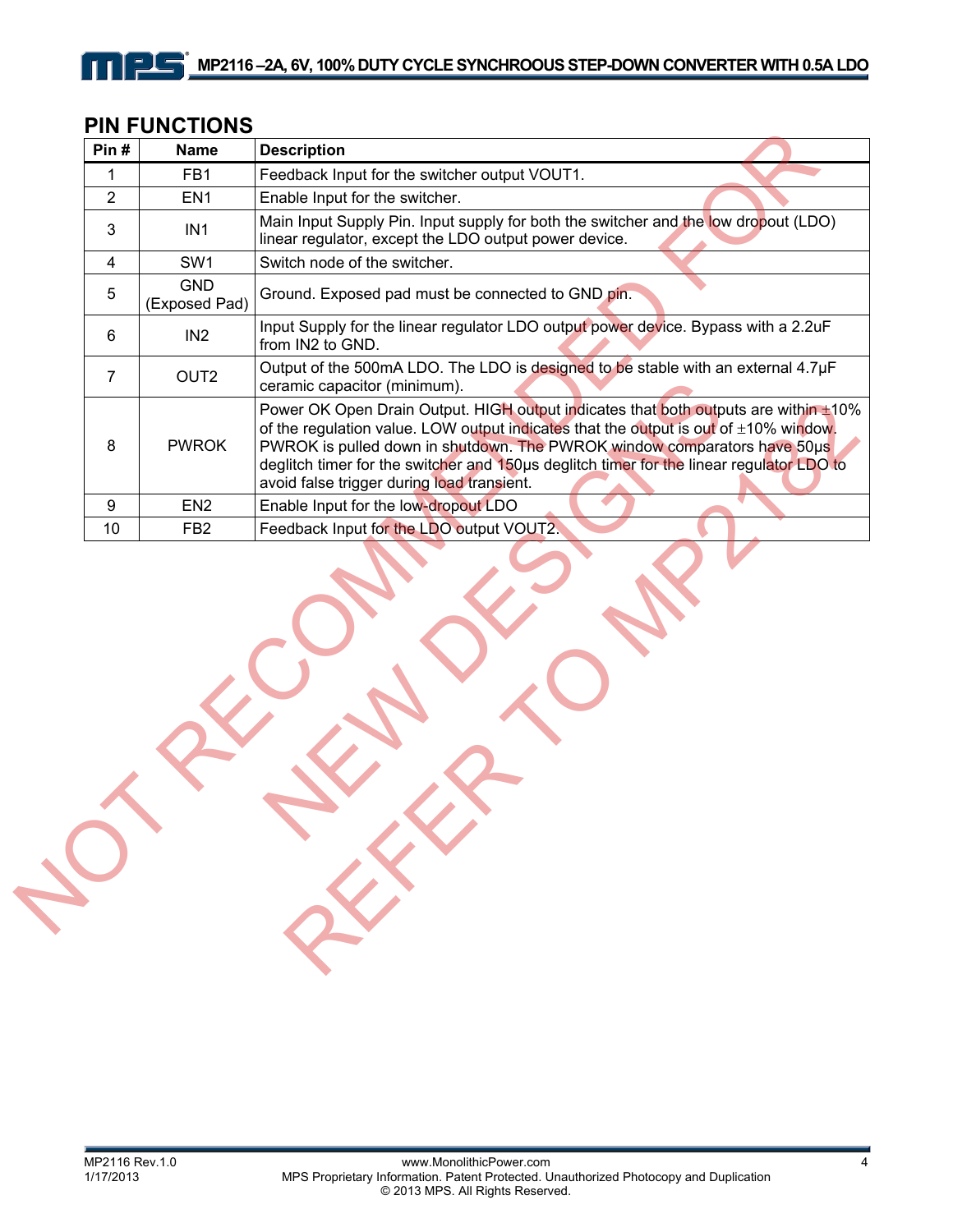V<sub>IN</sub>=3.6V, V<sub>OUT1</sub>=1.8V, V<sub>OUT2</sub>=1.2V, C<sub>IN1</sub>=10uF, C<sub>O1</sub>=22uF, C<sub>IN2</sub>=2.2uF, C<sub>O2</sub>=4.7uF, L=1uH, T<sub>A</sub>=25°C, **unless otherwise noted.** 

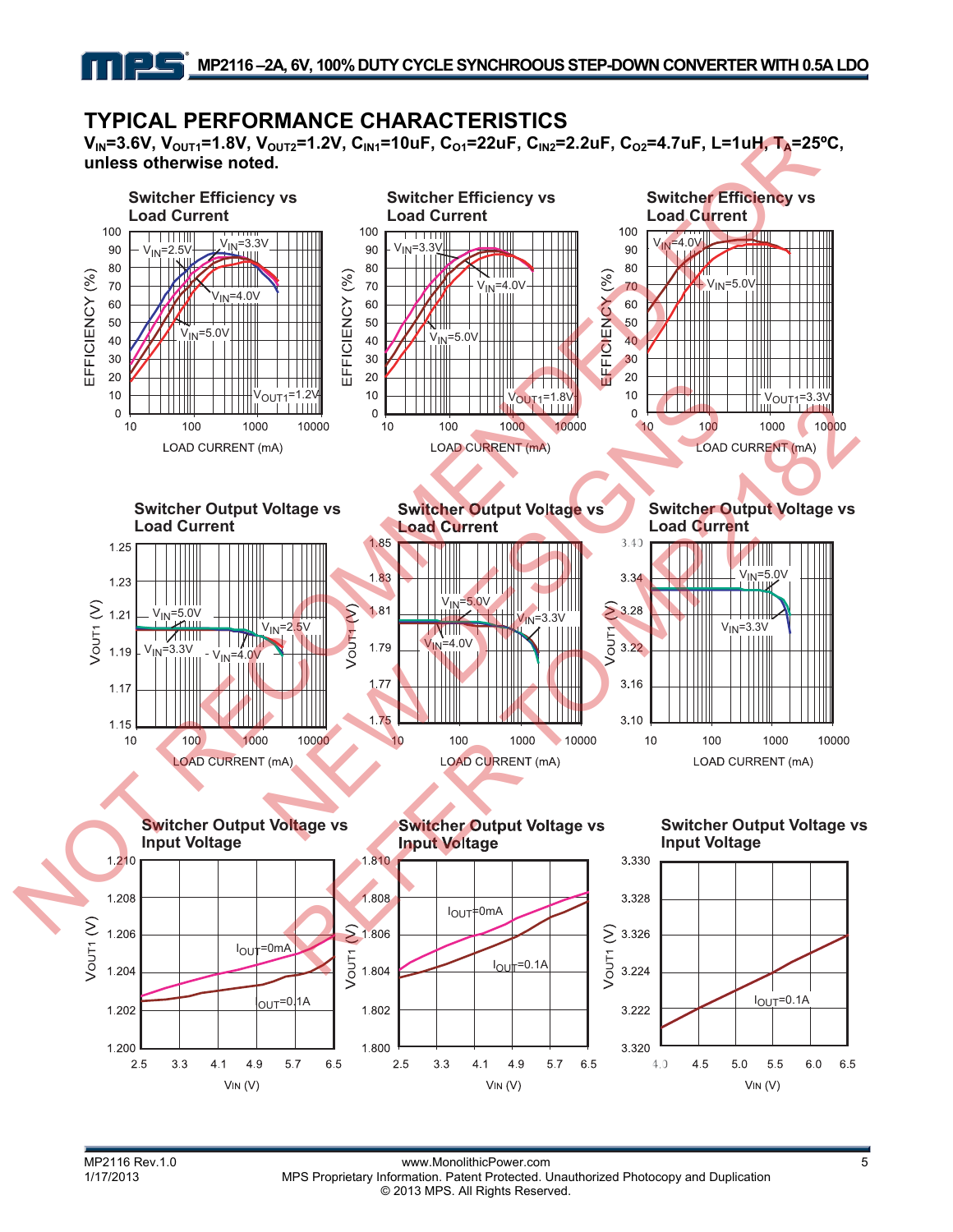V<sub>IN</sub>=3.6V, V<sub>OUT1</sub>=1.8V, V<sub>OUT2</sub>=1.2V, C<sub>IN1</sub>=10uF, C<sub>O1</sub>=22uF, C<sub>IN2</sub>=2.2uF, C<sub>O2</sub>=4.7uF, L=1uH, T<sub>A</sub>=25°C, **unless otherwise noted.** 

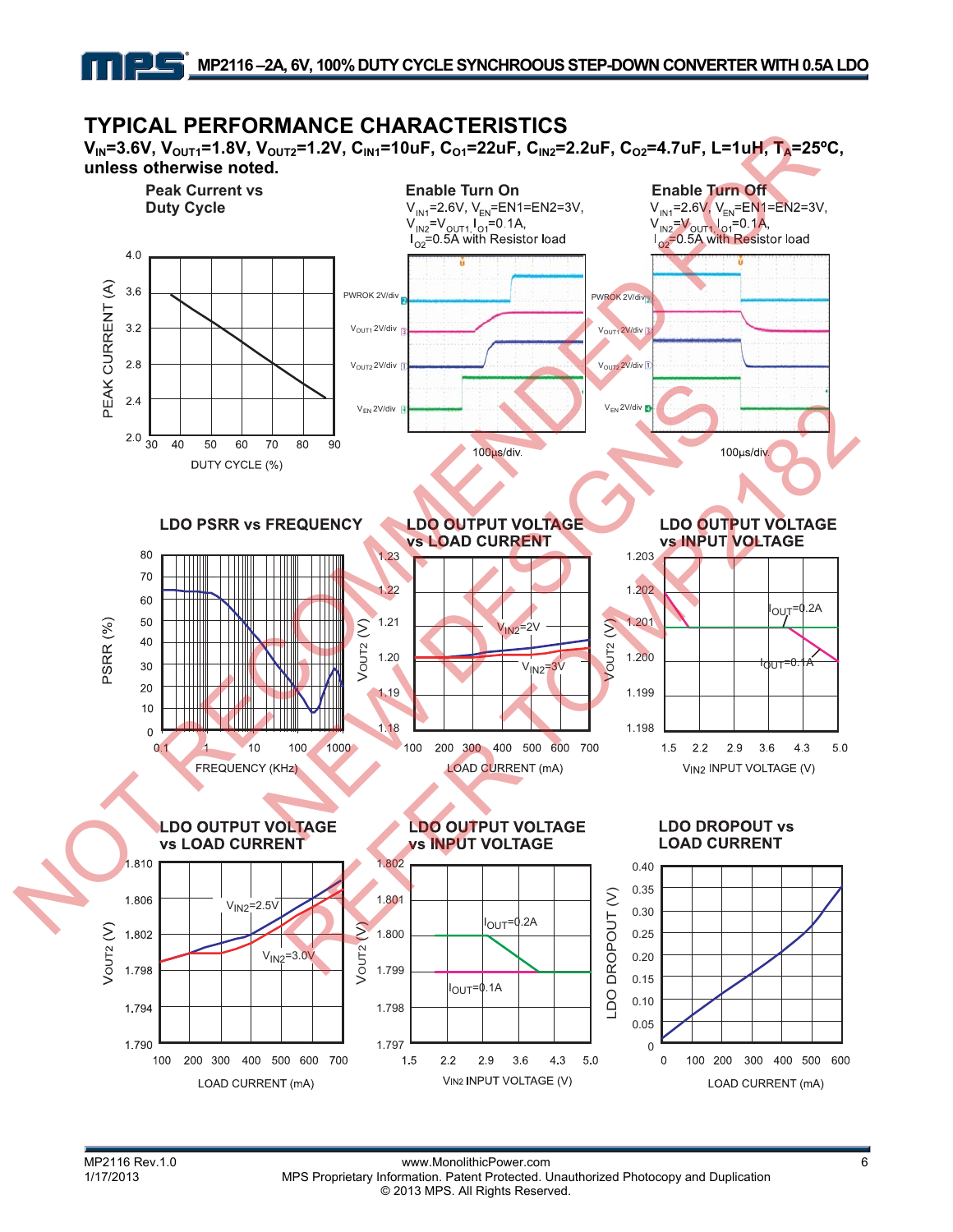V<sub>IN</sub>=3.6V, V<sub>OUT1</sub>=1.8V, V<sub>OUT2</sub>=1.2V, C<sub>IN1</sub>=10uF, C<sub>O1</sub>=22uF, C<sub>IN2</sub>=2.2uF, C<sub>O2</sub>=4.7uF, L=1uH, T<sub>A</sub>=25°C,



MP2116 Rev.1.0 www.MonolithicPower.com<br>1/17/2013 MPS Proprietary Information. Patent Protected. Unauthorized Photocopy and Duplication MPS Proprietary Information. Patent Protected. Unauthorized Photocopy and Duplication © 2013 MPS. All Rights Reserved.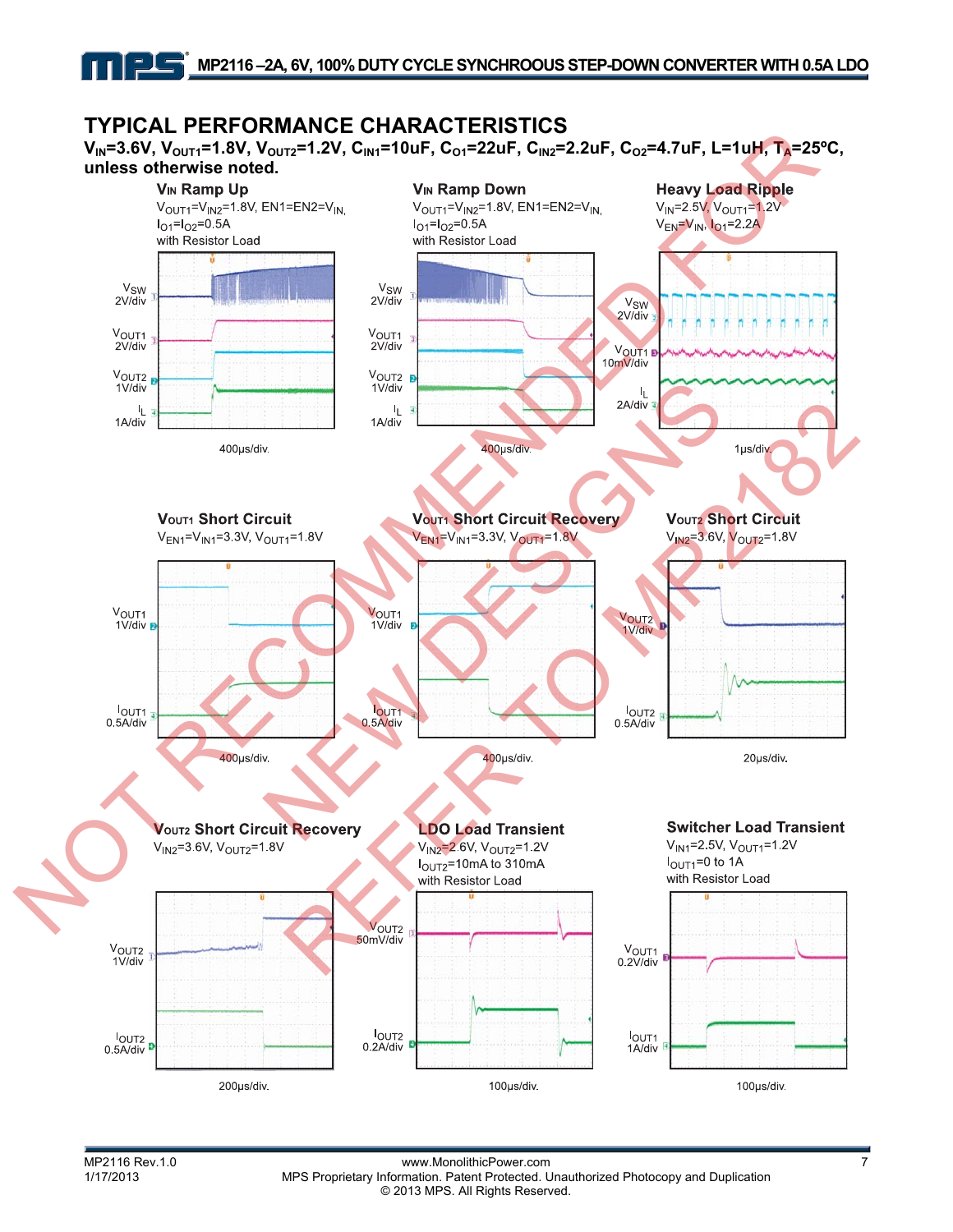V<sub>IN</sub>=3.6V, V<sub>OUT1</sub>=1.8V, V<sub>OUT2</sub>=1.2V, C<sub>IN1</sub>=10uF, C<sub>O1</sub>=22uF, C<sub>IN2</sub>=2.2uF, C<sub>O2</sub>=4.7uF, L=1uH, T<sub>A</sub>=25°C, **unless otherwise noted.** 

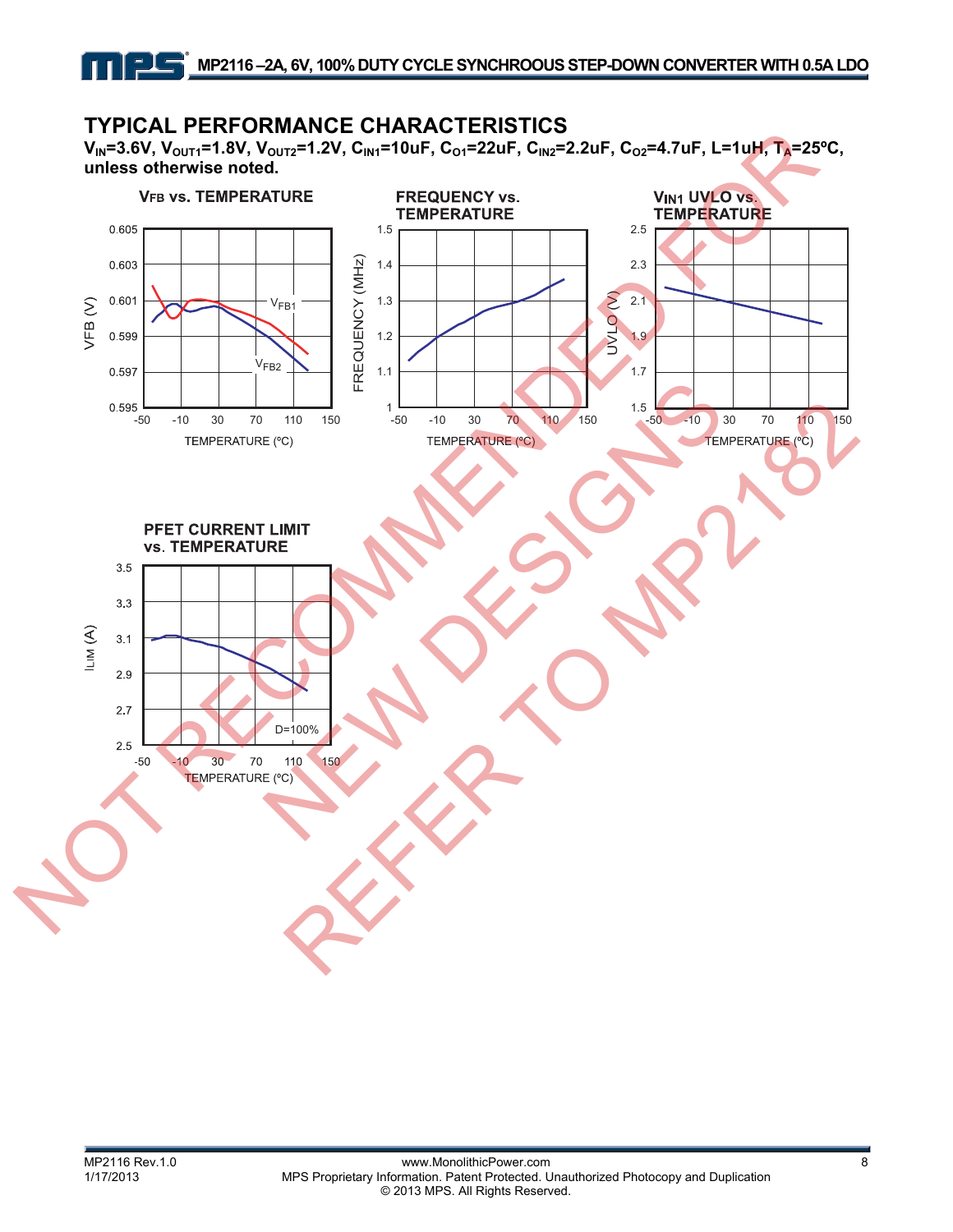



The MP2116 is a 1.25MHz current mode 2A synchronous step-down switcher plus a low input 0.5A low dropout (LDO) linear regulator (see Figure1). The MP2116 is optimized for low voltage, Li-Ion battery powered applications where high efficiency and small size are critical.

The MP2116 uses an external resistor divider to set both the switcher and LDO output voltage from 0.6V to 6V.

#### **2A Synchronous Step-Down Switcher**

The switcher integrates both a main switch and a synchronous rectifier, which provides high efficiency and eliminates an external Schottky diode.

The duty cycle D of a step-down switcher is defined as:

$$
D = T_{ON} \times f_{OSC} \times 100\% \approx \frac{V_{OUT}}{V_{IN}} \times 100\%
$$

Where  $T_{ON}$  is the main switch on time and  $f_{OSC}$  is the oscillator frequency (1.25MHz).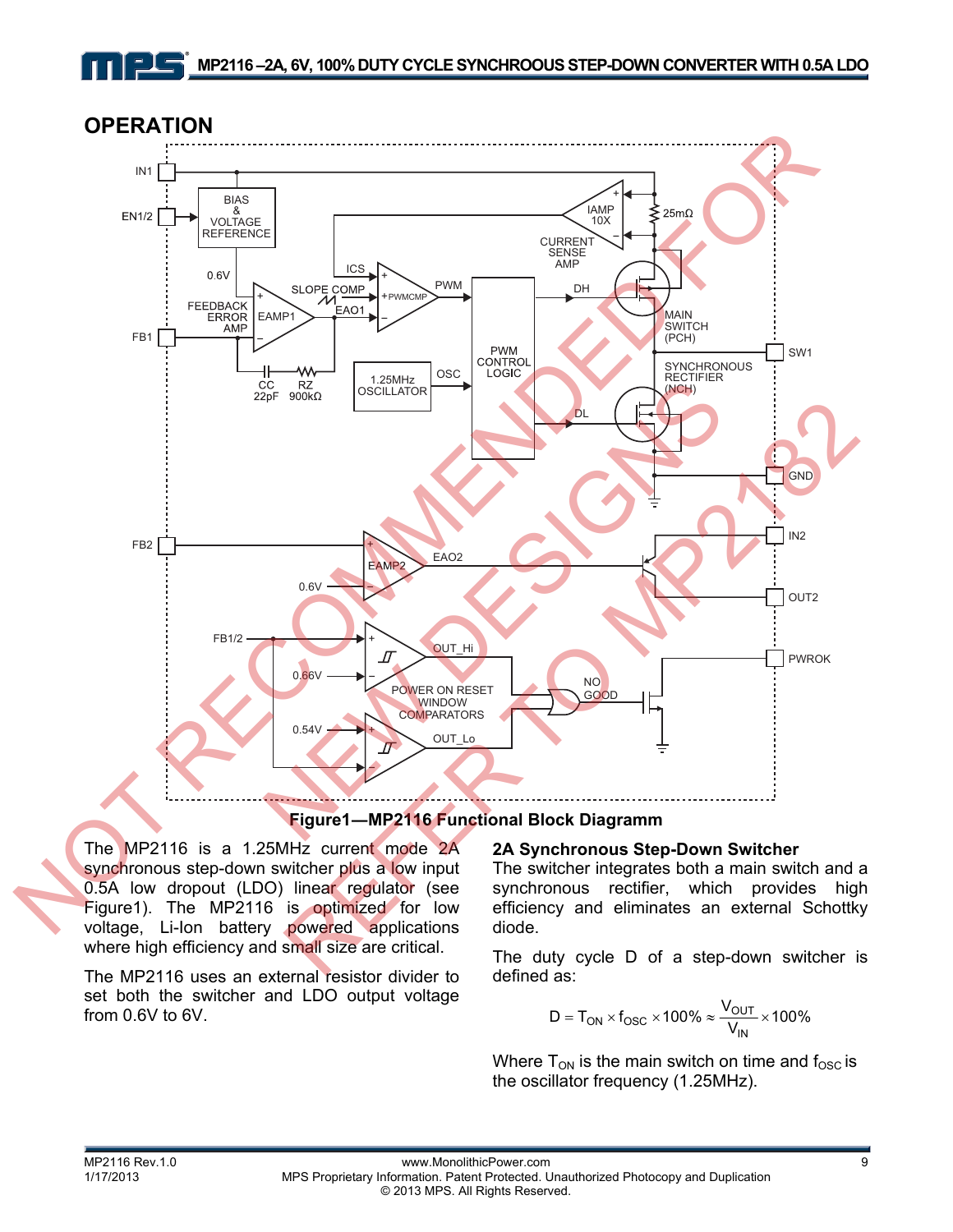#### **Current Mode PWM Control**

Slope compensated current mode PWM control provides stable switching and cycle-by-cycle current limiting for superior load and line response in addition to protection of the internal main switch and synchronous rectifier. The MP2116 switches at a constant frequency (1.25MHz) and regulates the output voltage. During each cycle the PWM comparator modulates the power transferred to the load by changing the inductor peak current based on the feedback error voltage. During normal operation, the main switch is turned on for a certain time to ramp the inductor current at each rising edge of the internal oscillator, and switched off when the peak inductor current is above the error voltage. When the main switch is off, the synchronous rectifier will be turned on immediately and stay on until the next cycle starts. Since compensated current interestigation and PWM control The MP2116 provides an open-danger Particular proposition and the regulation during the MP216 Current limiting for supportion and the regulation during the studies

#### **Dropout Operation**

The MP2116 allows the main switch to remain on for more than one switching cycle and increases the duty cycle while the input voltage is dropping close to the output voltage. When the duty cycle reaches 100%, the main switch is held on continuously to deliver current to the output up to the PFET current limit. The output voltage then becomes the input voltage minus the voltage drop across the main switch and the inductor.

#### **Short Circuit Protection**

When the output is shorted to ground, the oscillator frequency is reduced to prevent the inductor current from increasing beyond the PFET current limit. The PFET current limit is also reduced to lower the short circuit current. The frequency and current limit will return to the normal values once the short circuit condition is removed and the feedback voltage reaches 0.6V.

#### **Maximum Switcher Output Current**

The MP2116 switcher can provide up to 2A output current, and operate down to 3V input voltage; however the maximum output current decreases at lower input voltage due to a large IR drop on the main switch and synchronous rectifier. The slope compensation signal reduces the peak inductor current as a function of the duty cycle to prevent sub-harmonic oscillations at duty cycles greater than 50%. Conversely, the current limit increases as the duty cycle decreases

#### **Power OK**

The MP2116 provides an open-drain PWROK output that goes high after both channels reach regulation during startup. PWROK goes low after one of the output channels goes out of regulation by ±10% or when device enters shutdown. There are deglitch timers built in to avoid PWROK false triggered during load transient: 50µS for the switcher and 150µS for the LDO.

#### **Low Input 0.5A Linear Regulator**

The low input 0.5A low dropout (LDO) linear regulator has separate input IN2 and output OUT2 pins for the internal power PNP device. The control circuitry of the LDO takes power from the main input supply IN1. Both IN1 and IN2 input supplies must be presented for the LDO working properly. The LDO power device input IN2 can be connected to the switcher output (Figure1) or directly to the main supply IN1 (Figure3). If the IN2 tied to the IN1, it is optional to insert a RC filter between IN1 and IN2. The RC filter will reduce switching noise coupling from IN1 to IN2 and power dissipation inside the and switched off when the the control during the LDC in the time control in in the time main input supply IN1.<br>
In is off, the synchronous input supplies must be presented to the synchronous working properly. The LDO p<br>
S. bove the error voltage.<br>
input supplies must be presented for the LDC<br>
off, the synchronous<br>
working property. The LDO power device input<br>
mineralizely and stay on<br>  $R = 100$  power device input<br>
ain switch to remain on<br>  $R =$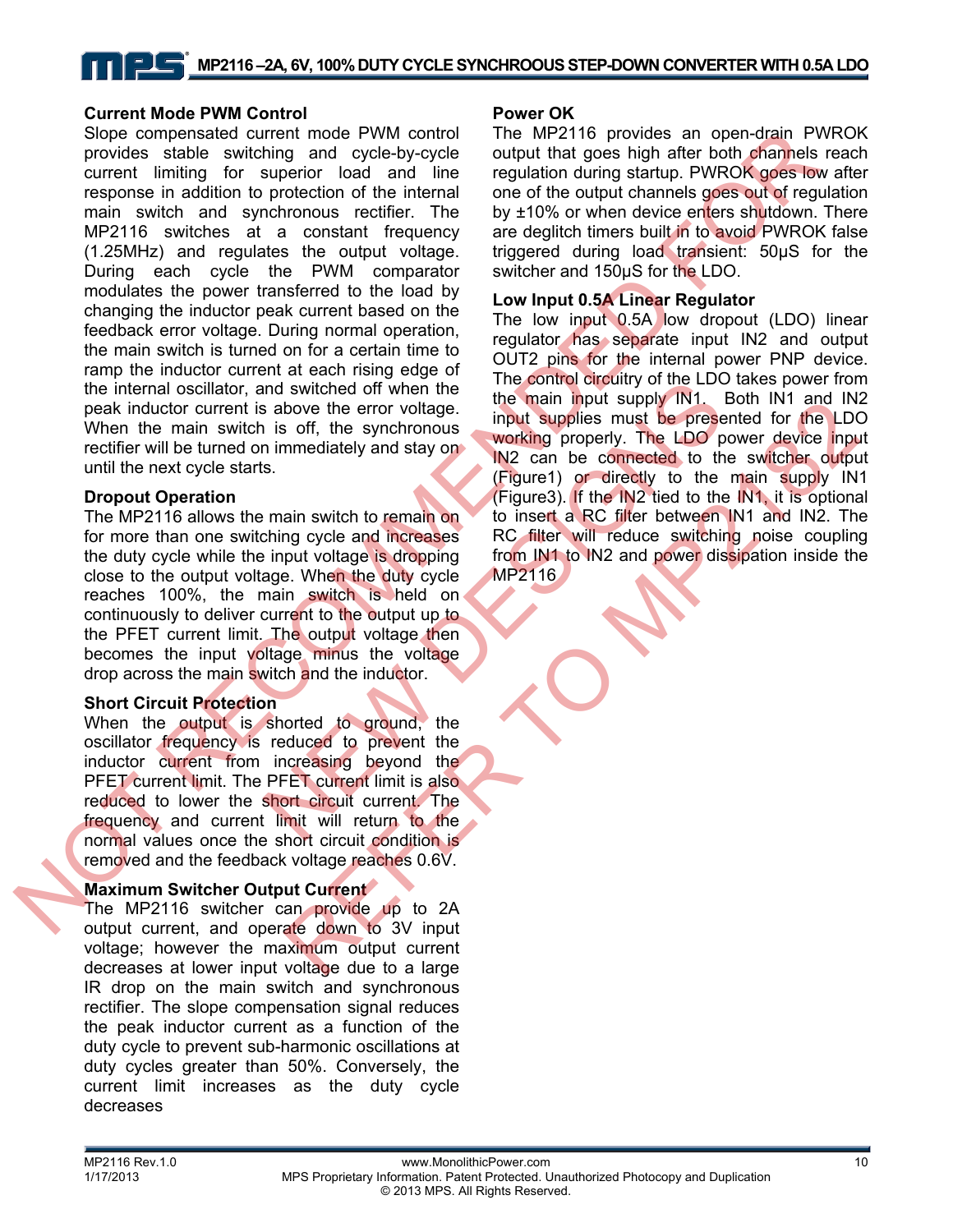## **APPLICATION INFORMATION**

#### **Output Voltage Setting**

The external resistor divider sets the output voltage. The feedback resistor R1 of the switcher also sets the feedback loop bandwidth with the internal compensation capacitor (see Figure1).

Choose R1 feedback resistor of the switcher between 450kΩ and 800kΩ for optimal transient response. R2 is then given by:

$$
R2 = \frac{R1}{\frac{V_{\text{OUT1}}}{0.6V} - 1}
$$

See Table1 for recommended R1 & R2 resistor values.

Choose R4 of the LDO between 10kΩ and 100k $Ω$ . R3 is then given by:

$$
R3 = R4 \times (\frac{V_{\text{OUT2}}}{0.6V} - 1)
$$

#### **Table 1—Resistor Selection vs. Output Voltage Setting**

| V <sub>ουτ</sub> | R1                 | <b>R2</b>          |
|------------------|--------------------|--------------------|
| 1.2V             | 499k $\Omega$ (1%) | $499k\Omega(1\%)$  |
| 1.5V             | 499k $\Omega$ (1%) | $332k\Omega(1\%)$  |
| 1.8V             | 499k $\Omega$ (1%) | 249k $\Omega$ (1%) |
| 2.5V             | 499 $k\Omega$ (1%) | 158k $\Omega$ (1%) |

#### **Inductor Selection**

A 1uH to 10uH inductor with DC current rating at least 25% higher than the maximum load current is recommended for most applications. For best efficiency, the inductor DC resistance shall be <100m $\Omega$ . See Table 2 for recommended inductors and manufacturers. For most designs, the inductance value can be derived from the following equation:

$$
L = \frac{V_{OUT} \times (V_{IN} - V_{OUT})}{V_{IN} \times \Delta I_L \times f_{OSC}}
$$

Where ΔI<sub>L</sub> is inductor ripple current. Choose inductor ripple current approximately 30% of the maximum load current, up to 2A.

 $I_{L(MAX)} = I_{LOAD(MAX)} + \frac{\Delta I}{2}$ 

L

2 Δ

The maximum inductor peak current is:

#### **Switcher Input Capacitor CIN1 Selection**

The input capacitor reduces the surge current drawn from the input and switching noise from the device. The input capacitor impedance at the switching frequency shall be less than input source impedance to prevent high frequency switching current passing to the input. Ceramic capacitors with X5R or X7R dielectrics are highly recommended because of their low ESR and small temperature coefficients. For most applications, a 10μF~22μF capacitor sufficient. **EXECUTION TRIVE CONTRACT CONTRACT CONTRACT CONTRACT CONTRACT CONTRACT CONTRACT CONTRACT CONTRACT CONTRACT CONTRACT CONTRACT CONTRACT CONTRACT CONTRACT CONTRACT CONTRACT CONTRACT CONTRACT CONTRACT CONTRACT CONTRACT CONTRA** Novembed R1 & R2 resistor<br>
Novembed R1 & R2 resistor<br>
Novembed R1 & R2 resistor<br>
Novembed Current, up to<br>
Novembed Current, up to<br>
Novembed Current, up to<br>
Selection vs. Output<br>
Selection vs. Output<br>
Selection vs. Output ded R1 & R2 resistor<br>
Fine maximum inductor peak current is:<br>
between 10kΩ and<br>  $\frac{1}{100}$ <br>
Sixtener Imput capacitor C<sub>M</sub>. Selection<br>
The input capacitor C<sub>M</sub>. Selection<br>
details are the simple current in the input capac

#### **Switcher Output Capacitor C<sub>01</sub> Selection**

The output capacitor keeps output voltage ripple small and ensures regulation loop stable. The output capacitor impedance shall be low at the switching frequency. Ceramic capacitors with X5R or X7R dielectrics are recommended. For most applications, a 22μF~47μF capacitor is sufficient.

The output ripple  $\Delta V_{\text{OUT}}$  is approximately:

$$
\Delta V_{\text{OUT1}} \leq \frac{V_{\text{OUT1}} \times (V_{\text{INI}} - V_{\text{OUT1}})}{V_{\text{INI}} \times f_{\text{OSC}} \times L} \times \left(ESR + \frac{1}{8 \times f_{\text{OSC}} \times C_{\text{OT}}}\right)
$$

| <b>Manufacturer</b> | <b>Part Number</b> | Inductance (uH) | <b>Max DCR</b><br>$(m\Omega)$ | <b>Saturation</b><br>Current (A) | <b>Dimensions</b><br>$L \times W \times H$ (mm3) |
|---------------------|--------------------|-----------------|-------------------------------|----------------------------------|--------------------------------------------------|
| <b>TOKO</b>         | D62LCB             | 1.0             |                               | 3.5                              | $6.2$ X6.3 X 2.0                                 |
| <b>SUMIDA</b>       | CDRH4D28C          | 1.0             | 17.5                          | 3.0                              | $5.1$ X 5.1 X 3                                  |
| <b>DELTA</b>        | SIL525-1R0         | 1.0             | 38                            | 3.2                              | $5.0 \times 5.0 \times 2.5$                      |

#### **Table 2—Suggested Surface Mount Inductors**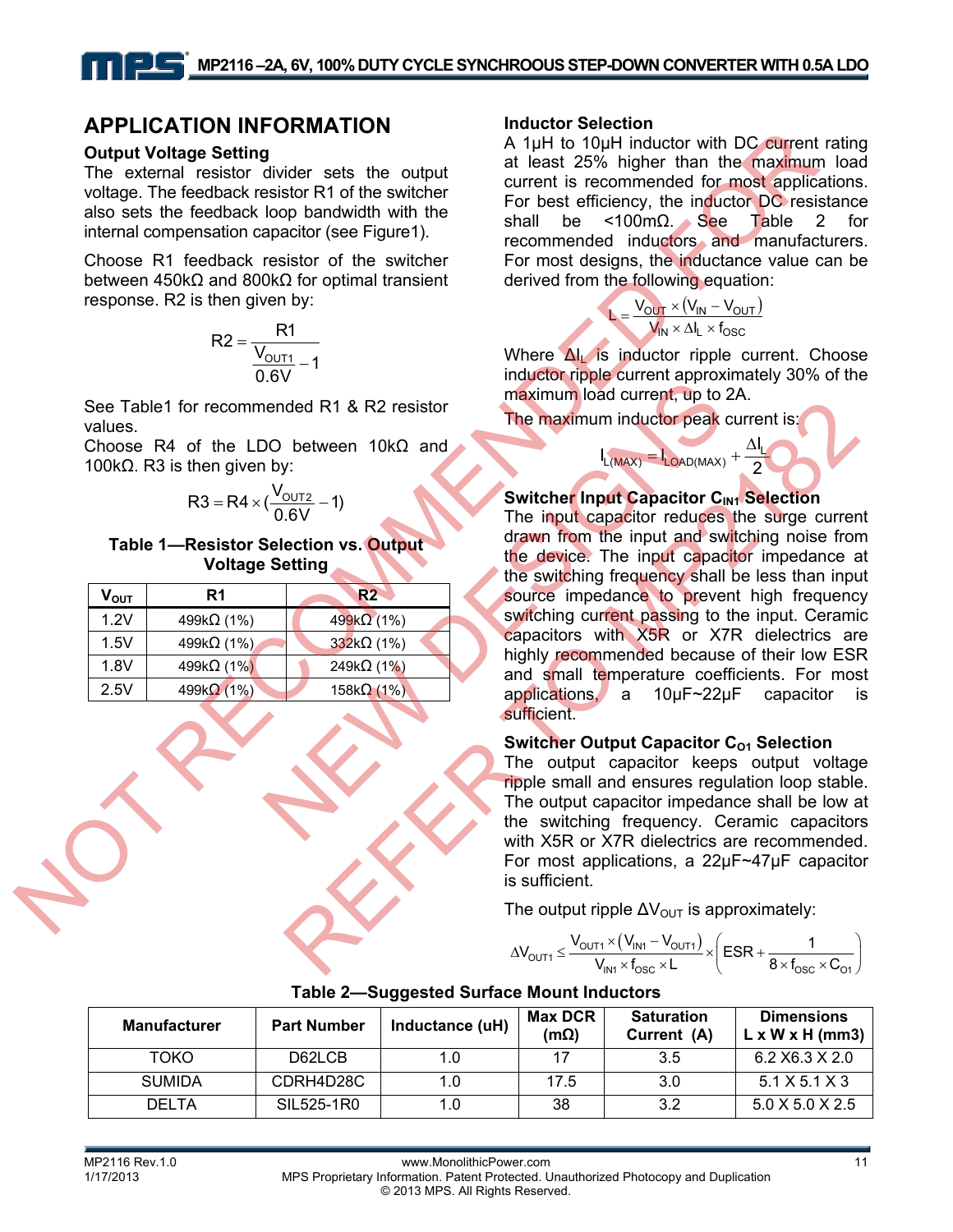## **MP2116 –2A, 6V, 100% DUTY CYCLE SYNCHROOUS STEP-DOWN CONVERTER WITH 0.5A LDO**

#### **Thermal Dissipation**

Power dissipation shall be considered when both channels of the MP2116 provide maximum 2A switcher output current and 0.5A LDO output current to the loads at high ambient temperature. If the junction temperature rises above 150°C, the MP2116 two channels will be shut down.

The junction-to-ambient thermal resistance of the 10-pin QFN (3mm x 3mm)  $R_{\Theta JA}$  is 50°C/W. The maximum power dissipation is about 1.6W when the MP2116 is operating in a 70°C ambient temperature environment.

$$
PD_{MAX} = \frac{150\,^{\circ}C - 70\,^{\circ}C}{50\,^{\circ}C/W} = 1.6W
$$

#### **PC Board Layout**

The high current paths (GND, IN1/IN2 and SW1) should be placed very close to the device with short, direct and wide traces. Input capacitors should be placed as close as possible to the respective IN and GND pins. The external feedback resistors shall be placed next to the FB pins. Keep the switching nodes SW1 short and away from the feedback network